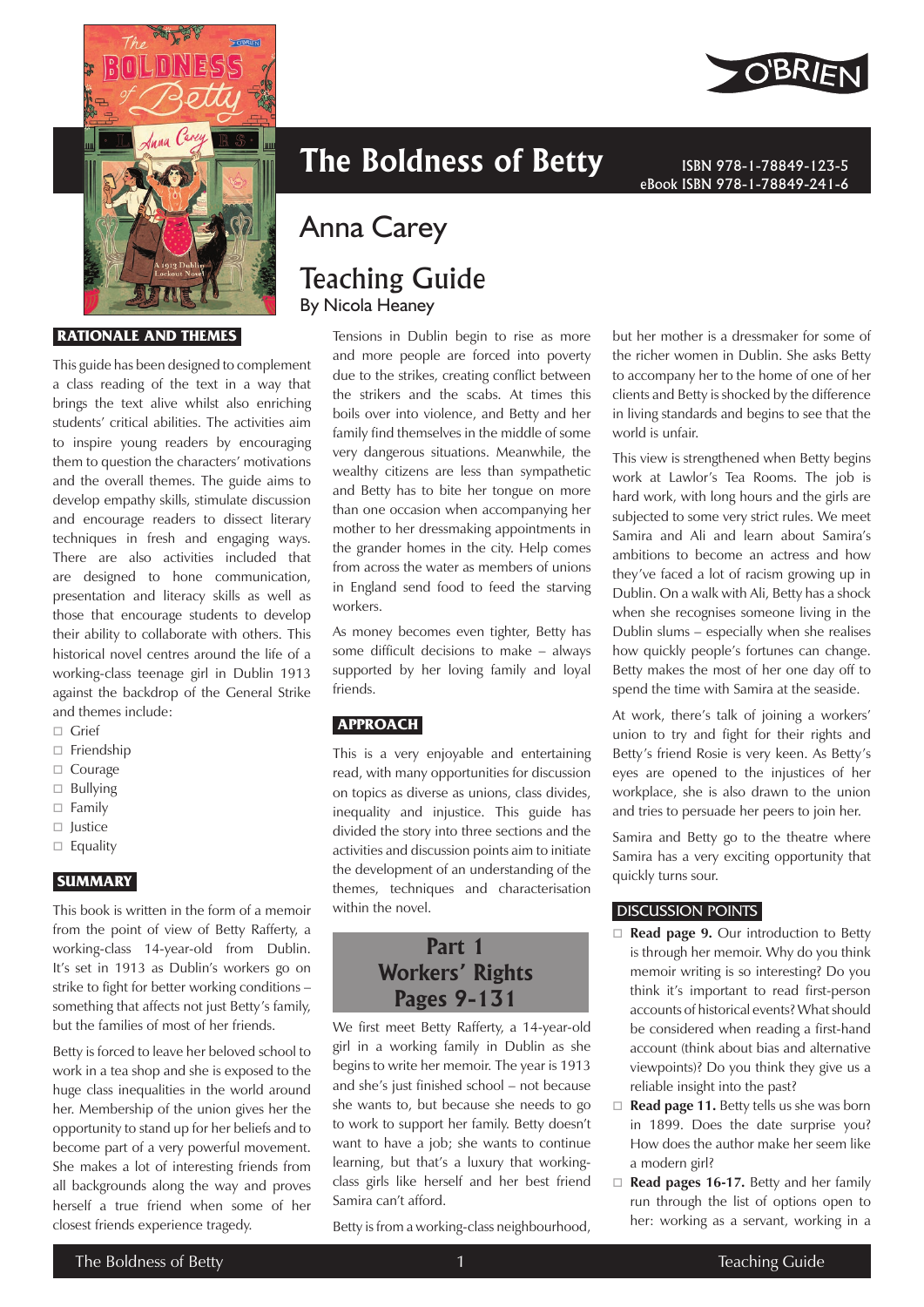cake shop, working as a secretary in the future. What do you think about these options? Is it fair that she has so few options? How do you think education might change these options?

- □ **Read page 24.** Betty is annoyed that her mother calls Lavinia Lawlor 'Miss Lavinia'. Why is she annoyed? Why is her mother so formal? Do you think this is fair? Do you agree with Betty? Why do you think this?
- **Read page 31.** What are your impressions of Lavinia Lawlor? Why do you think this? Do you think it is important to treat everyone with respect? Do you think Lavinia does this? How does this affect your view of her?
- □ Read page 39. What does Rosie mean when she says 'no point being a martyr'? Do you think she's right? Why do you think Betty feels so guilty? Do you agree with her? Why?
- □ **Read page 44.** What do you think about Miss Warby taking money from the girls' wages for misdemeanours? Do you think it's fair? Why do you think this? Why do you think they allow it to happen? Do you think they have any choice? What would you advise them to do? Why?
- **Read pages 49-50.** What do you think about the priest suggesting that Mr Casey give his children to the nuns? Do you think this would happen nowadays? Why not? How does the writer present the priest here? Why do you think this? Do you agree with the writer's presentation? Why?
- □ **Read pages 59-60.** Ali's comment that homelessness is close to all of them shakes Betty. Do you agree with him? Why do you think this? Why do you think Betty is so shaken? Why is it important to be compassionate with those less fortunate? What do you think of Betty's comment that 'we all had to face up to how hard life was for lots of people'? Do you agree? Why?
- **Read page 63.** Why do you think Betty isn't allowed to speak with customers? Do you think this is fair? Why do you think this?
- **Read page 66.** Do you agree with Rosie that the workers are right to strike? Why do you think this? What do you think about the fact the workers were expected to give earnings to their employer for his daughter's wedding? Do you think we need unions? Why do you think this?
- **Read page 93.** Mrs Lawlor seems to completely misunderstand what motivates many of her workers. Do you think she knows how her workers are

treated? Why do you think this? Do you think it would bother her? Why do you think this? What is the solution for the girls?

 **Read pages 128-129.** Samira has a very unpleasant encounter with Mr Farrell. Why is he reluctant to give her a role in his Shakespeare plays? Why do you think Samira doesn't say anything? How do you think she feels? Why do you think this?

## **ACTIVITIES**

# **1. FREE EDUCATION**

Betty and her best friend Samira want to continue their education, but they have to work to support their families. Nowadays, children are legally obliged to stay in school until they are older. In Ireland, secondary education became free in 1967, following a famous speech by minister Donogh O'Malley in 1966.

#### rte.ie/archives/2016/0907/814870-freesecondary-education/

In small groups, create a presentation on education and society. What does the term 'social mobility' mean? Do you think education can achieve social mobility? In your presentation, explain the benefits of free education for all and why it would have been so important for working-class girls like Betty and Samira.

# **2. SPOILT FOR CHOICE**

When Mrs Lawlor tells Betty that her daughter Lavinia doesn't like school, Betty has to bite her tongue. What do you think she thinks of 'girls who didn't appreciate getting to go to school, and who thought leaving it meant playing tennis instead of having to go out and get a job.'? Imagine you are Betty. Write a diary entry explaining your thoughts on these girls and why you think they should appreciate their opportunities.

# **3. 'FACE CARVED OUT OF GRANITE SLAB'**

What are your first impressions of Miss Warby? Think about the way she speaks, what she says and does and the physical description of her. Write a short character analysis, using quotes from the text and explaining why these quotes present this impression.

## **4. PHOTOGRAPHIC MEMORIES**

Re-read page 47. Betty explains that she has no photographs of herself or her relatives. Having photographs taken was expensive and a luxury many people could not

afford. Why do you think photographs are important? Create a collage of photographs (or copies of photographs if the originals are precious) that tell the story of who you are. These could be photographs of friends and family, or places you've visited or things you've seen. You could even do a small photography project and take some photographs of your everyday life and create a form of photographic diary. Be prepared to present these to your class and explain your choices and the stories behind the images.

# **5. HOUSING RIGHTS**

What do you think of Betty's description of Foley Street and the conditions people are living in? How does this compare with Betty's neighbourhood? How does it compare to the Lawlor home? Do you think this is fair? Do you think there is housing equality in Ireland today? In small groups, create a small campaign for housing rights. Research conditions in the past, how these changed and why and compare them to current conditions. In your campaign you could include a presentation, posters advertising for improved housing rights, a letter to the local TD asking them to bring up housing inequality in the Dáil.

# **6. JOIN THE UNION**

Betty tries to convince Samira that they should join the union, but Samira doesn't see how girls could change things. Why is she so reluctant? What would you say to persuade her? Write a speech to convince Samira and the other girls that joining the union is important – not only for the rights of workers, but also for the rights of women. Research some of the examples Rosie and Betty give. Were there any laws to protect working-class people in 1913? Your speech should include persuasive devices like rhetorical questions, statistics. Try and make your audience *see* how their world could be improved. Think about the way Kitty is treated when she injures herself.

# **Section Two Betty Goes On Strike Pages 132-227**

It's a bank holiday and Betty and her family spend the day at a union event in the grand Croydon Park. Back at work, it's becoming more and more clear that Betty did the right thing by joining the union, although Miss Warby is less than pleased. Across the city, workers are leaving their posts to protest their poor treatment. Betty has to visit the Lawlor household again and despite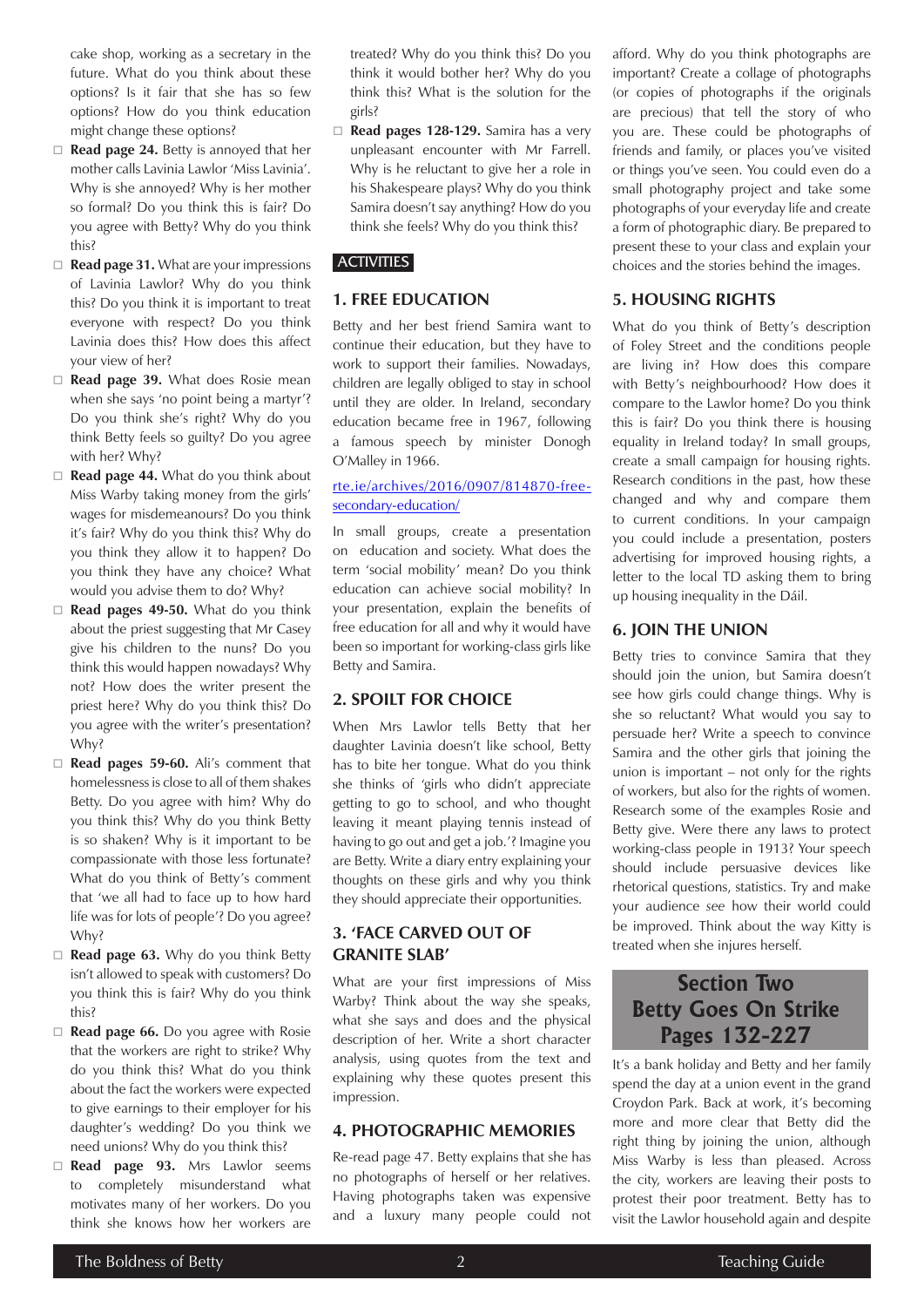receiving a gift from Mrs Lawlor, Betty is even more aware of the inequalities in their situations. To her surprise, she meets a familiar face at the Lawlor house – the young man she chatted to about books in the tea shop is Peter Lawlor.

After an honest conversation with her mother, Betty begins to understand her mother's fears and reluctance for her family to join the union.

At work, unfair demands are being made of the workers and the girls make the difficult decision to go on strike. Samira's audition for the union dramatic company is a success and she is thrilled to be given a part in their latest production. Betty's mother is very unhappy to hear that Betty won't be bringing in a regular wage and is worried about the consequences for the family, causing tension in the household.

Dublin is thrown into upheaval with people striking all over the city. When the tram drivers walk out, Betty is thrilled – all of these actions must surely make a difference. Her excitement starts to fade when the threat of violence begins to grow. Betty is unimpressed at having to bring their dog Earnshaw to her picket line, but he soon proves a hit with passers-by and the other girls. Betty begins to make a very unusual friend.

#### DISCUSSION POINTS

- **Read page 132.** Why do we have bank holidays? Do you think they are important? Why do you think this?
- □ Read page 149. Miss Warby's reaction to Betty joining the union only makes her more convinced that she has done the right thing. Do you agree with Betty's analysis? Why do you think this? Why do you think employers and managers like Miss Warby were so against their workers joining the union? Do you think this is fair? Why?
- □ **Read page 158.** Why are Betty's mum and Jessie so awkward with each other? What happened? Why do you think this? Do you think this is a normal thing to fall out over? Why?
- □ **Read page 179.** Do you think the girls did the right thing going on strike? Why do you think this? Do you think it will mean they get better working conditions? Why? What do you think of the reactions to their actions by the customers?
- **Read pages 190-191.** What do you think of Lizzie and Annie? Should they be joining their colleagues on the picket line? Do you have any sympathy for them? Why do you think this? Are the other girls right to be angry with them for
- going in to work? Why do you think this? □ **Read page 196.** After speaking to the suffragettes, Betty declares, 'But at the moment, the most important thing for me was getting workers treated fairly. Votes could wait until the strike was over.' Why do you think she thinks this? Do you agree with her? Why do you think this?
- **Read page 207.** One of the tram passengers is infuriated by the timing of the strike as it means he can't get to the Horse Show? Do you think the drivers chose this busy time deliberately? Why do you think this? Think about airline staff and the timing of their strikes – why do you think they always go on strike in the summer holidays? Do you agree with this? Why do you think this?
- □ **Read page 215.** Betty's father is meant to be going to a meeting, but there's talk that it won't be happening because the police will try and stop it taking place. Why do you think the police would try and stop the meeting? Do you agree with their actions? Why do you think this?

# **ACTIVITIES**

# **1. KITTY**

What are your impressions of Kitty? Write a character analysis based on how she has been presented so far. Think about what she says, how she says it and what she does. Choose four adjectives to describe her personality. Use quotes from the text to support your ideas and make sure you fully explain how these quotes prove your point.

## **2. PETITION MRS LAWLOR**

Betty is disappointed to realise that Mrs Lawlor probably knows how badly her workers are treated. What sort of person is Mrs Lawlor? Do you think the writer wants us to see her as kind? Do you think she would be sympathetic if she really knew what things were like for the girls working in her tea rooms? In small groups, imagine you are the girls working in the tea rooms. You've been given the opportunity to speak to Mrs Lawlor to present your opinions about working conditions. What will you say? Write a petition that tries to persuade her to help you. Remember to use persuasive language – but also remember to make sure that it is suitably polite – you don't want to irritate her by overstepping the class boundaries of the time as that may make things worse.

# **3. STRIKE BANNERS**

When the girls go out on strike, they make banners and placards to try and explain their

situation to passers-by. This is an important way to try and get their message across. They also distribute small flyers to explain their position. In small groups, design the flyers the girls distribute. Consider their message – what exactly are they trying to change? How can they make the general public understand and sympathise? Your leaflets should not contain too many words – the shorter and snappier, the more likely people are to read it.

# **4. DUBLIN BROUGHT TO A**  HAIT!

The tram drivers striking has a huge effect on everyday life in Dublin. Working in small groups, create a televised news report that explains what has happened and why. Try and include interviews with striking tram drivers, their managers (who are not striking) and some members of the public (include those in support of and those against the strike).

## **5. PETER LAWLOR**

Peter, the son of Betty's employers, doesn't seem to be as dismissive of the strikes as his family. What are our impressions of him? Decide on four adjectives to describe his personality and find quotations from the text that give you these impressions. Write a character analysis, explaining what sort of person he is and explaining how the quotes you've chosen support your opinions.

## **6. DEBATE**

On page 226, Peter says, 'But all this fuss! People breaking tram windows, fighting in the streets. Wouldn't things be better if everyone just, I don't know, took things a bit less seriously?' Do you agree with him? Why do you think he has such a simple view of things? Are the strikers making things worse by turning to violence? In small groups, debate how you think the strikers should act and draw up a list of rules of conduct for members of your union.

# **Section 3 Dublin Falls Into Chaos Pages 228–416**

Betty helps her mother with a dressmaking errand, which means she gets another insight into the lives of Dublin's wealthiest citizens and their anger at the disruptive nature of the strikes. It's quite an adventure, especially as it means Betty gets to travel in a cab and imagine herself as one of the heroines in her favourite novels. However, the daydream is cut short when she and her mother find themselves in the centre of a riot. Samira